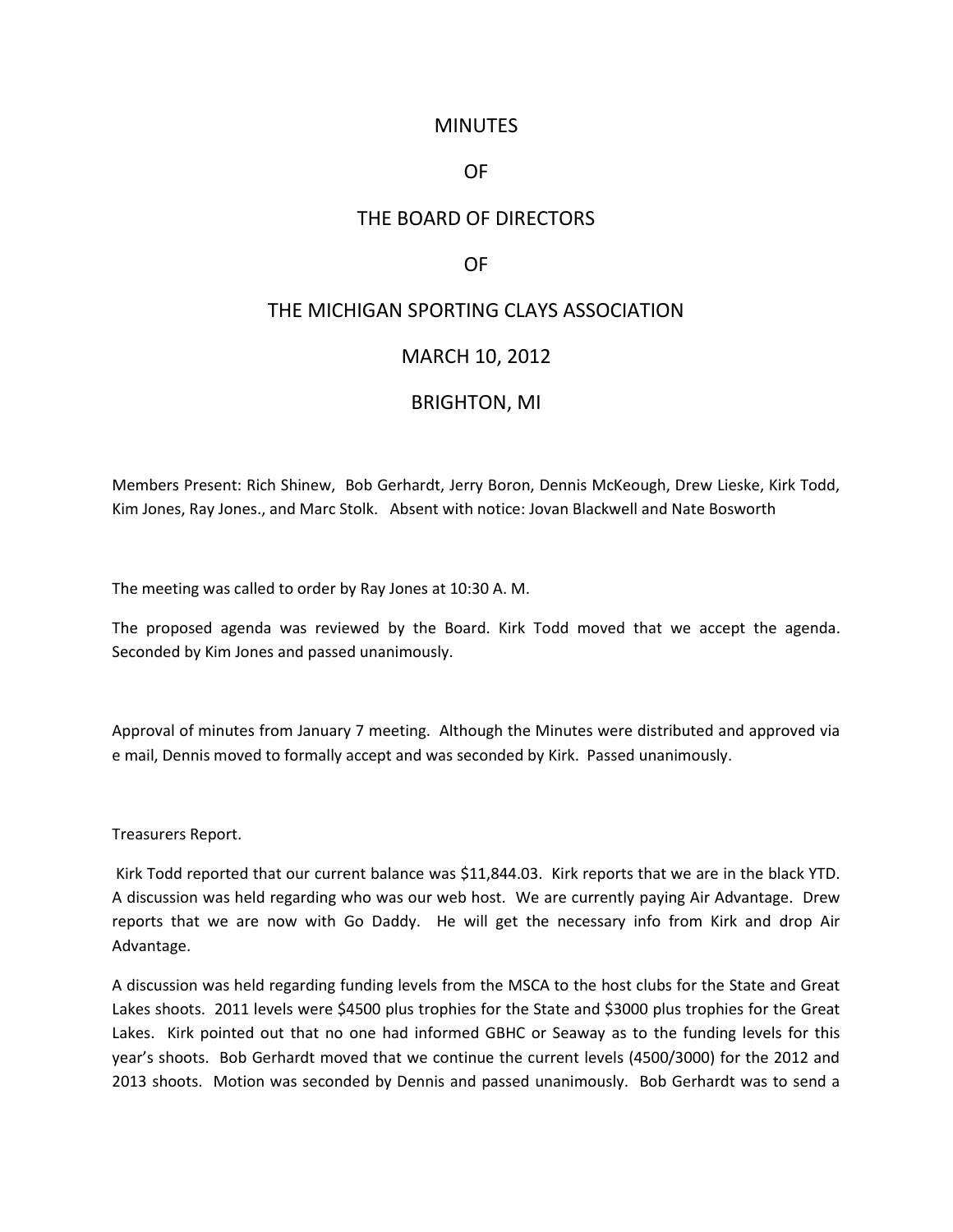mailing to all clubs and inform them of the funding so that they could use those numbers for planning purposes if they contemplated bidding on either of the 2013 shoots.

Kim reminded Kirk that we needed to be aware of deadlines when ordering trophies for the State shoot. Kirk has a person locally and will coordinate with GBHC to see that they are ordered in a timely fashion for the State shoot.

Bob moved to accept the Treasurers report. It was seconded by Rich and passed unanimously.

#### Old Business

State Shoot. Kirk gave a report on behalf of GBHC as to the preparations for the State shoot. Some of the notable items that Kirk mentioned were: Events will include a prelim, main and FITASC. They will also have a practice 5 stand, long bird, and Make a Break run by Top Gun. They have made improvements to the road around the course. They have an adequate supply of machines for the event between those they already have and those they will rent for the event. Trained trappers for the shoot will be drawn from the various SCTP programs which use GBHC as their home course. Kirk reports that they are trying to mimic the efforts of Bald Mountain at last year's shoot, including using IClays on line registration and hiring Drew Lieske to run registration for them.

#### Web Site

Drew Lieske briefly outlined the changes which have been made to the MSCA web site.

Shooter Recognition. It was decided that the featured shooter for this month would be Dana Farrell. All Board members would submit ideas as to who we could feature in the coming months.

News Letter. After a lengthy discussion about publishing a monthly newsletter, it was decided that we would make every effort to keep the web site up to date with fresh content and thereby not need to publish a separate news letter

Zazzle.com This item is again tabled. It will be placed on the agenda at a future meeting if we feel there is a need to offer MSCA logoed items.

The Board felt that there is a need to promote both the MSCA member clubs and our two signature shoots (State and Great Lakes) to a larger audience than just those shooters in our state. It was decided that we would begin to gather information and rates on advertising our clubs and shoots in one of the national sporting clays publications for the 2013 shoot year. Ray Jones volunteered to have flyers printed advertising both shoots and to send them to clubs in the Midwest where there is no conflict with events in their locale.